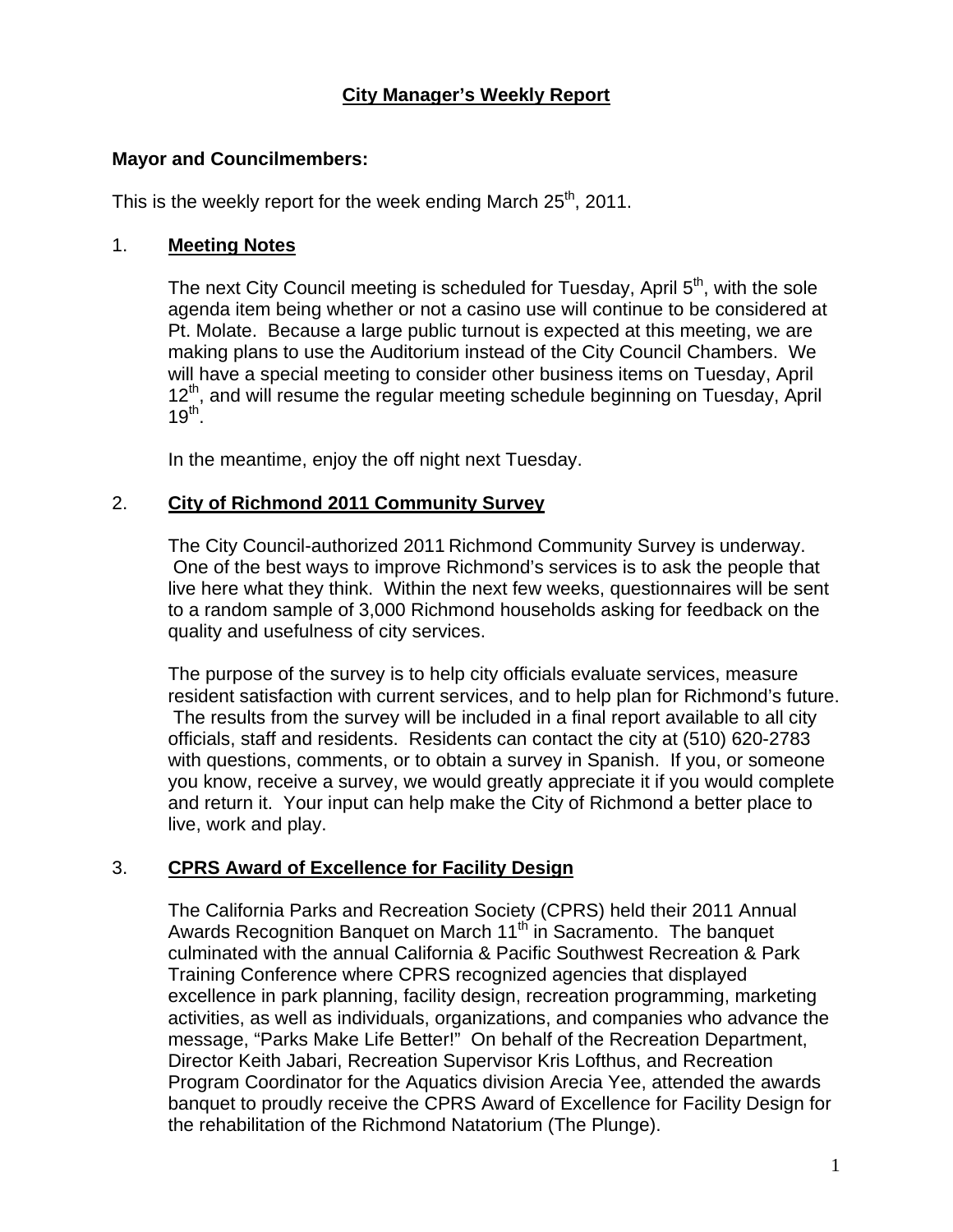Although the Recreation Department has been the recipient of several awards from the CPRS District 3, this is the Department's first statewide recognition award.

## 4. **Martin Luther King, Jr. Park**

The renovation of the Martin Luther King, Jr. Park is progressing toward a May  $7<sup>th</sup>$  grand opening. The turf installation for the football/soccer field was completed this week. Parks and Landscaping staff received special training on the maintenance of the first field of this type to be owned by the city. The new restroom facility is now in place, and brick pavers have been installed around 80% of the facility. Next week's activities should include installation of over two dozen trees and surfacing the running track.

Even as a work in progress, this project merits a "windshield visit" – it looks great.

### 5. **Downtown Redevelopment Update**

The revitalization kickoff for the Miraflores Housing Development is this coming Wednesday, March 30<sup>th</sup>, at 10:00 AM at South 47<sup>th</sup> Street and Florida Avenue. The theme is "Honoring the Past, Creating a New Beginning."

The BART garage construction at 16<sup>th</sup> Street and Macdonald Avenue is well underway, with over 700 piles driven to complete a major portion of the foundation. Vertical columns and panels are now going up. The recent rain has slowed work a bit, but construction is still scheduled for completion in spring 2012.

The Lillie Mae Jones Plaza development at 1<sup>st</sup> Street and Macdonald Avenue, consisting of 26 units of affordable transitional housing, is on schedule for completion of construction in May, and a grand opening event is being planned for June or July.

The East Bay Center for the Performing Arts (EBCPA) Project at 11<sup>th</sup> Street and Macdonald Avenue is nearing completion, and EBCPA staff plans to begin moving back in during April. A soft opening is scheduled for June, and a major celebration is being planned for October.

The grand re-opening of the Carquinez Affordable Senior Housing Project (at Harbour Way and Nevin Avenue) is scheduled for May 6<sup>th</sup> at 2:00 PM. Save the date.

Kaiser Permanente plans to commence construction of their temporary parking facility at  $8<sup>th</sup>$  Street and Macdonald Avenue (the former J.C. Penney site) on May  $2<sup>nd</sup>$ .

All Nevin Avenue streetscape improvements from Harbour Way to the intermodal BART/Amtrak/Bus station are now complete.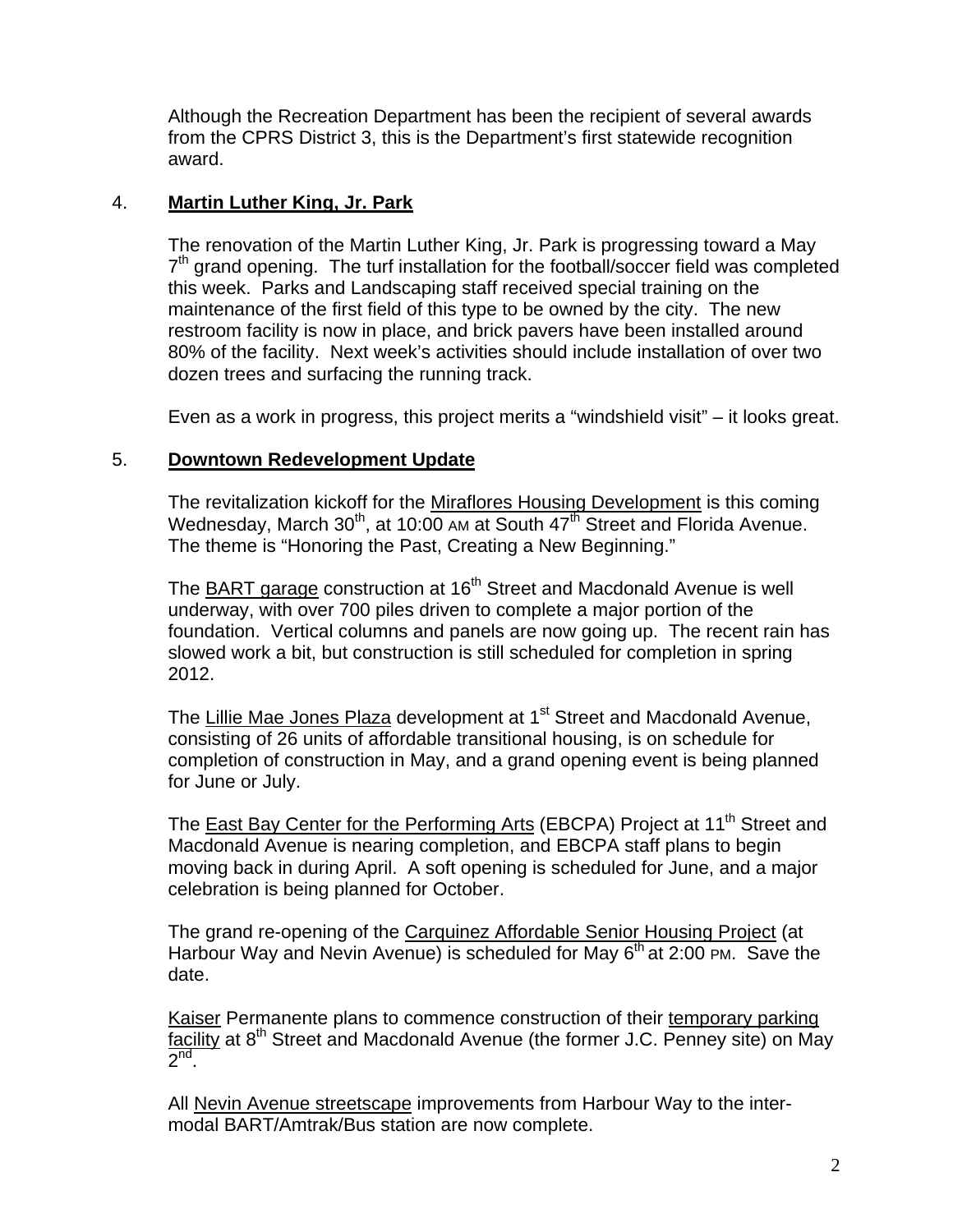*(Editor's note: These are the types of projects that the State is considering getting rid of by discontinuing redevelopment agencies. I'm sympathetic to the State's financial problems, but redevelopment can be reformed on a statewide basis without ending its important and legitimate uses – especially in the City of Richmond, which has made responsible investments of its redevelopment dollars.)* 

#### 6. **Recruitment for the Subaru Project at the Port of Richmond**

Richmond's Employment & Training department staff assisted Auto Warehousing Company (AWC) in hosting four information sessions for applicants interested in applying for jobs for the recently approved Subaru project. The project is slated to create 30 new jobs, of which a minimum of 35% will be filled by qualified Richmond residents. A total of 121 residents attended the recruitment sessions, and 90 of them elected to complete an application.

The jobs being recruited for include shaggers/drivers, accessory, and rail associates. The minimum requirements for the positions include possession of a valid California Driver's License, the ability to read and write, and the ability to pass a driver's safety test at 80% or better. All three classifications are represented by the Teamsters Local Union 315, and have a pay scale range between \$11.00 and \$16.00 an hour, plus benefits.

Richmond residents who could not attend the information sessions, and who are interested in applying, can go the Port of Richmond's guard gate at 1311 Canal Boulevard and complete an application Monday through Friday from 9:00 AM to 5:00 PM.

## 7. **March 2011 Sales Tax Data**

For the third quarter in a row, every region in California experienced increases in sales tax cash receipts compared to the same quarter a year ago. Richmond increased by 12.1%, Northern California increased by 7.2% and Southern California increased by 6.0% resulting in a statewide increase of 6.5%.

The cash receipts analysis report below presents performance information for Richmond and the major regions in California by quarter, fiscal year to date and benchmark year.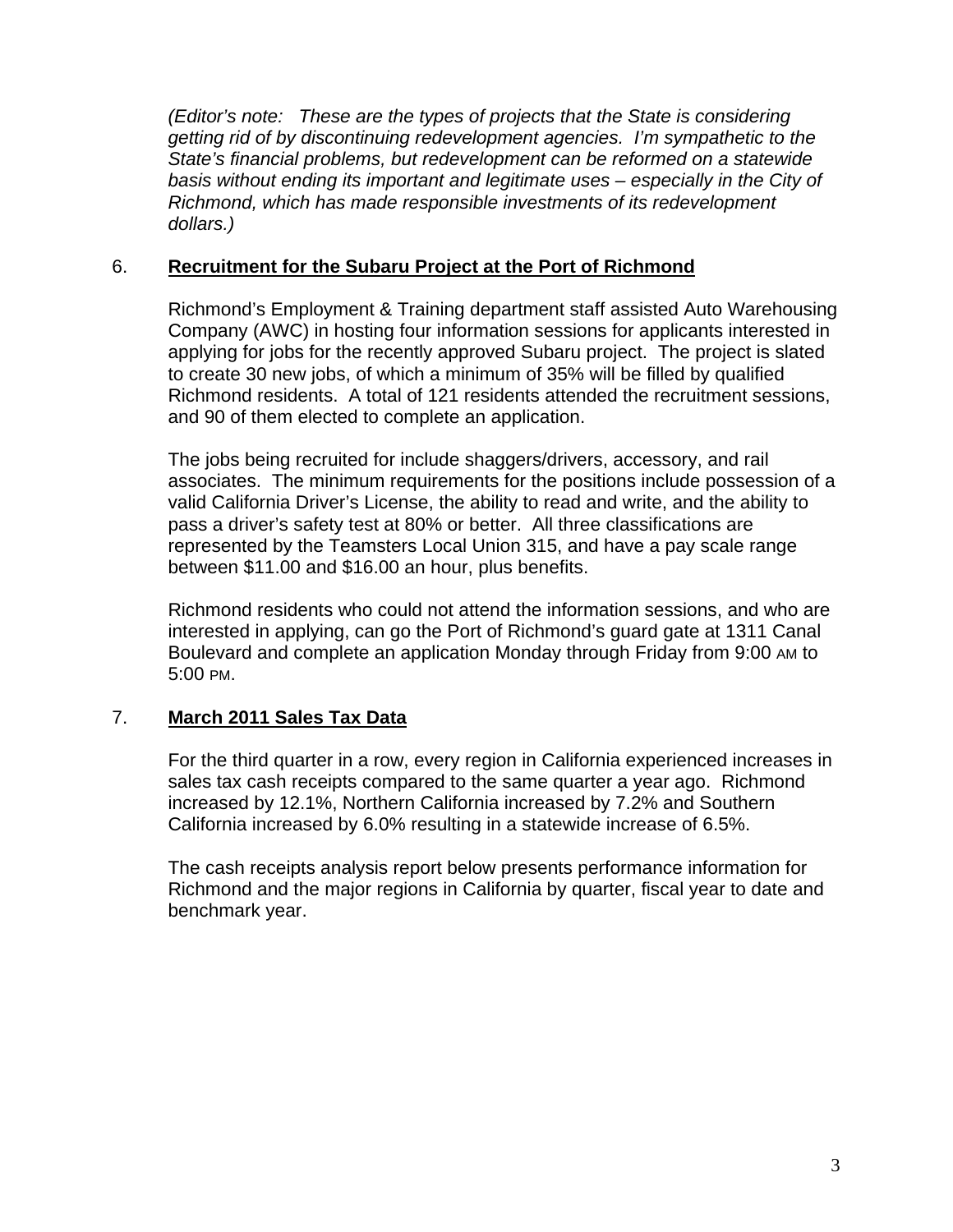#### **CITY OF RICHMOND**

|                          | <b>FISCAL YEAR TO DATE</b> |               |             |      | <b>MOST RECENT FOUR QUARTER TOTAL</b> |               |             |      |
|--------------------------|----------------------------|---------------|-------------|------|---------------------------------------|---------------|-------------|------|
|                          | Jul-09 thru                | Jul-10 thru   |             | %    | Apr-09 thru                           | Apr-10 thru   |             | $\%$ |
|                          | Mar-10                     | Mar-11        | \$ Chg      | Chg  | Mar-10                                | Mar-11        | \$ Chg      | Chg  |
|                          |                            |               |             |      |                                       |               |             |      |
| Calendar Sales Quarter > | 3 Quarters                 | 3 Quarters    |             |      |                                       |               |             |      |
| <b>CITY OF RICHMOND</b>  | 8,752,289                  | 9,813,694     | 1,061,405   | 12.1 | 11,207,219                            | 12,109,749    | 902,530     | 8.1  |
| <b>CONTRA COSTA CO.</b>  | 89,238,938                 | 90,848,091    | 1,609,153   | 1.8  | 116,534,157                           | 117,351,091   | 816,934     | 0.7  |
| S.F. BAY AREA *          | 765,405,417                | 820,590,745   | 55,185,328  | 7.2  | 996,035,876                           | 1,056,648,319 | 60,612,443  | 6.1  |
| <b>NORTHERN CALIF</b>    | 1,477,690,524              | 1,573,511,112 | 95,820,588  | 6.5  | 1,925,290,342                         | 2,025,655,595 | 100,365,253 | 5.2  |
| <b>SOUTHERN CALIF</b>    | 1,983,645,627              | 2,089,781,884 | 106,136,257 | 5.4  | 2,611,337,703                         | 2,718,011,032 | 106,673,329 | 4.1  |
| <b>STATE TOTAL</b>       | 3,461,336,151              | 3,663,292,996 | 201.956.845 | 5.8  | 4.536.628.045                         | 4,743,666,627 | 207.038.582 | 4.6  |

Sales Tax Net Cash Receipts: Three Advances Plus "Clean-Up" Payment

#### 8. **Downtown Champion**

Janet Johnson, Senior Business Assistance Officer with the Community & Economic Redevelopment Agency, has been named a "Downtown Champion" as part of the Downtown Champions Legacy Project. This program is managed by the Richmond Main Street Initiative, and the award acknowledges Janet's "hard work and vision for making significant improvements Downtown," said Richmond Main Street Initiative Executive Director Amanda Elliot.

The Richmond Main Street Initiative will present the Downtown Champions Legacy Project, with other Iron Triangle Legacy projects, at the reopening of the East Bay Center in October. Students from ArtsChange and the East Bay Center for Performing Arts will conduct interviews, which will be filmed to create visual art pieces to tell the story of Downtown Richmond. The Richmond Main Street Initiative will produce and archive a series of multi-media visual and digital presentations of residents, civic leaders and business owners who have made significant contributions downtown.

Congratulations to Janet Johnson for her significant contributions to Richmond's downtown.

#### 9. **Recreation Highlights**

Boxing: On March 19<sup>th</sup>, the Recreation Department and the Richmond Police Activities League successfully partnered to bring amateur boxing to the Richmond Memorial Auditorium. Teams from around the Bay Area, and as far away as Roseville, competed in the event. Approximately 700 spectators enjoyed 14 action-filled bouts in varying divisions.

Zumba: The Recreation Department is now hosting Zumba Fitness Classes from 6:00 PM to 7:00 PM, every Tuesday and Thursday at the Richmond Recreation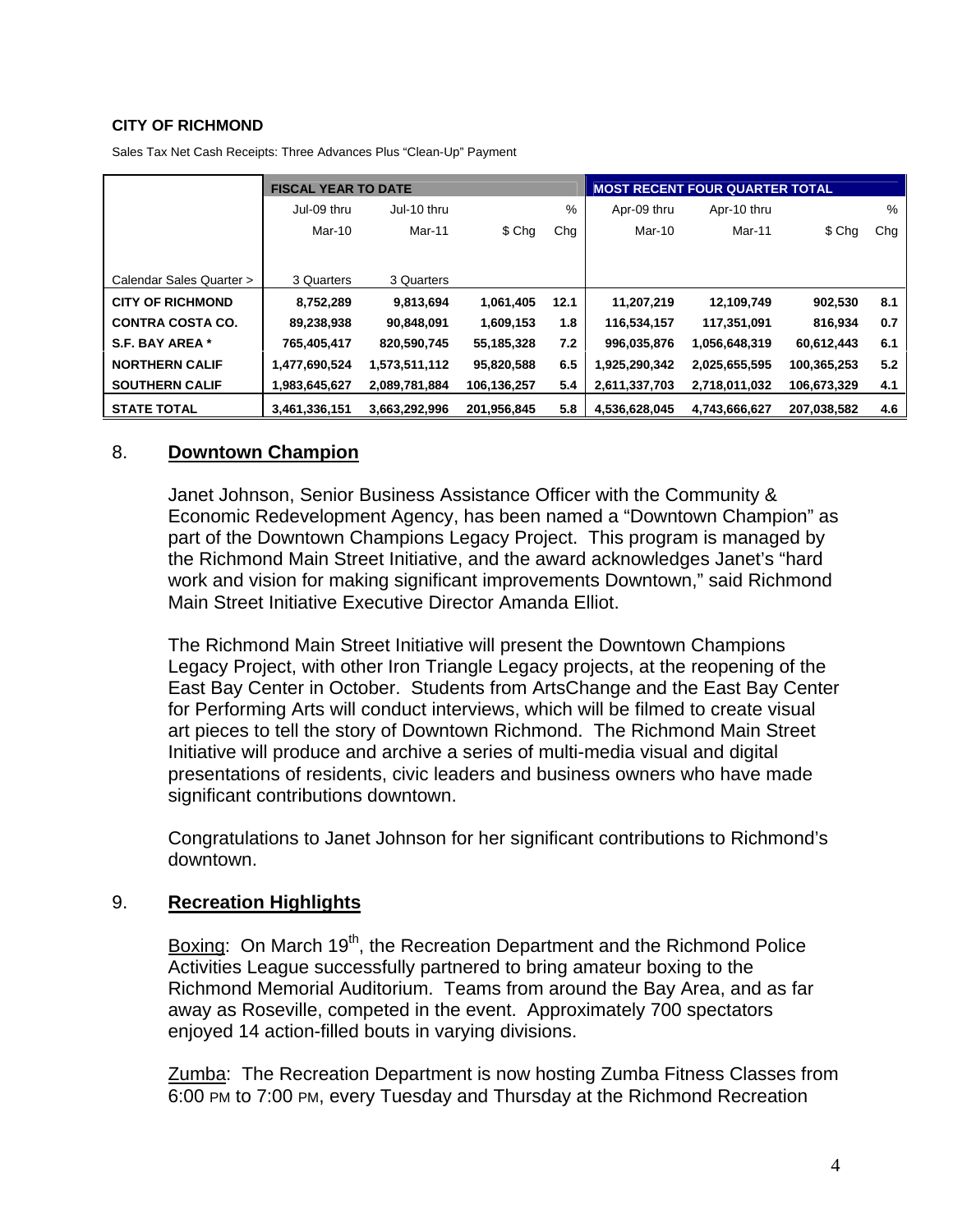Complex, and from 9:00 AM to 10:00 AM, every Saturday at the Nevin Community Center.

Maya's Spring Music Festival: The Disabled Person's Recreation Center will be hosting the 22<sup>nd</sup> Annual Maya's Spring Music Festival on Sunday, March 27<sup>th</sup>, from 2:00 PM to 4:30 PM at the Richmond Recreation Complex. Attendees will enjoy music, fun, and food while celebrating the talents and accomplishments of Maya's Music Therapy Fund participants.

Swim Team: On March 1<sup>st</sup>, the Aquatics division enhanced their current partnership with the Kennedy High School Athletic Department by hosting practices for the new swim team. The team practices at the Richmond Swim Center at 6:00 PM, Monday through Thursday.

#### 10. **Public Works Updates**

Facilities: The painters continue painting the interior of the Parchester Community Center. Carpenters have been assisting at several city facilities to address minor leaks and flooding.

Electrical: The re-lamping on San Pablo Avenue and 23<sup>rd</sup> Street is complete. Crews repaired the traffic controllers damaged by this week's storms on Cutting Boulevard and 23<sup>rd</sup> Street, on the Richmond Parkway, and at Gate 31 at the Chevron refinery entrance.

Parks and Landscaping: Next week, crews will remove damaged play structures from Shields Reid and Atchison Village Parks. Crews will perform weed control on Barrett, Macdonald and Central Avenues' underpasses. Crews will continue with median clean up and irrigation repairs along the medians on Carlson Boulevard between Bayview Avenue and Cutting Boulevard. Weeding and pruning will be done at Kern and Burg Parks and the Richmond Parkway, and weed abatement will be done in the Hilltop Business District.

The tree trimming crew responded last week to three emergency tree removal calls as the result of this week's storms on Solano, Panama and Coalinga Avenues. Next week, the crew will work on Gilma, Grove and Parker Avenues. Park crews will complete the North Richmond Ball Field restrooms repairs.

Streets: The paving crews have been very busy addressing potholes and flooding as the result of this week's storms. This coming weekend, the paving crews will continue on storm patrols. Next week, they will be resurfacing  $15<sup>th</sup>$ Street from Chanslor Avenue to Macdonald Boulevard.

Sand Bags: Sand bags are available at the Public Works Corporation Yard gates for this coming weekend's storms.

A very busy and wet week for Public Works crews!